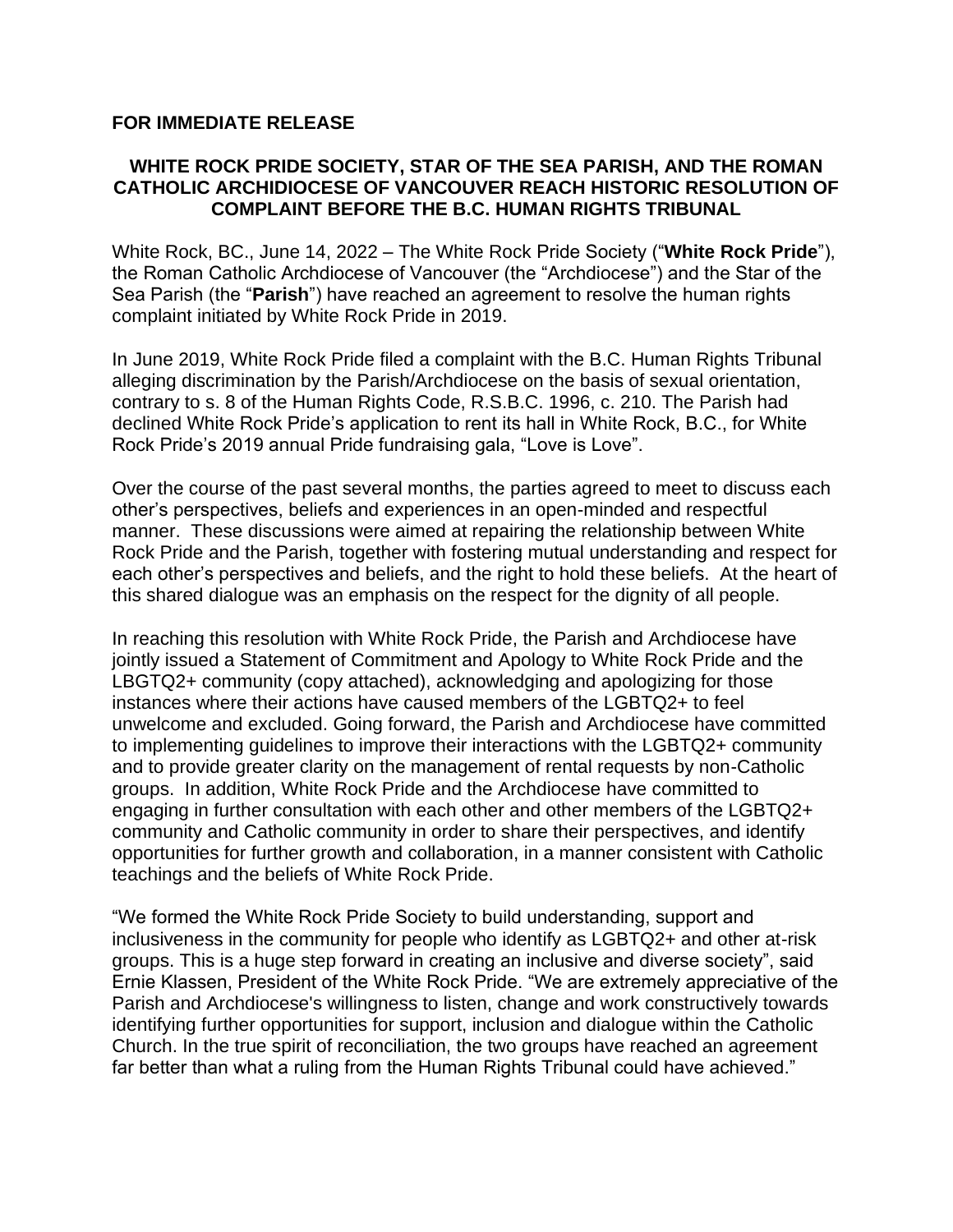"In recent years, the Church has grown in its understanding and pastoral approach to members of the LGBTQ2+ community, through an emphasis on loving all people and treating them with dignity and respect. Archbishop Michael Miller echoes recent Popes as he calls for local Catholics to make room in their parishes and their hearts for members of the LGBTQ2+ community", said Archbishop's Delegate, James Borkowski. "This resolution is an important step forward in our relationship with our local LGBTQ2+ communities. We look forward to engaging in further dialogue to share in our perspectives, beliefs and ideas, and to identify opportunities to grow together in a manner guided by our faith."

Media Contacts:

Ernie Klassen President of the White Rock Pride Society Telephone: 604-531-8188 and 604-240-0139

For all media inquires to the Roman Catholic Archdiocese of Vancouver Please email: [media@rcav.org](mailto:media@rcav.org)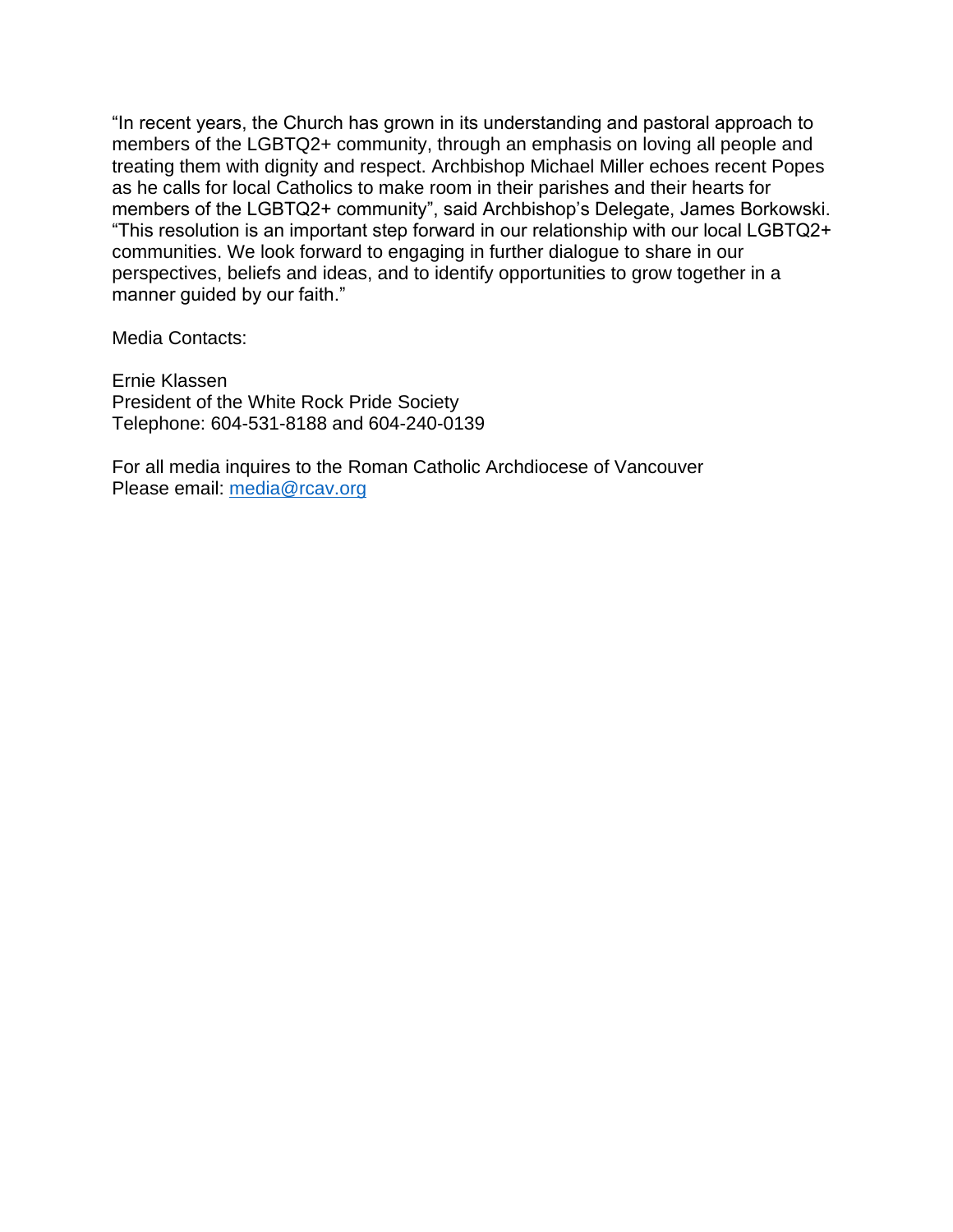

Ernie Klassen, president of the White Rock Pride Society (left) and James Borkowski Delegate for Operations of the Roman Catholic Archdiocese of Vancouver (right)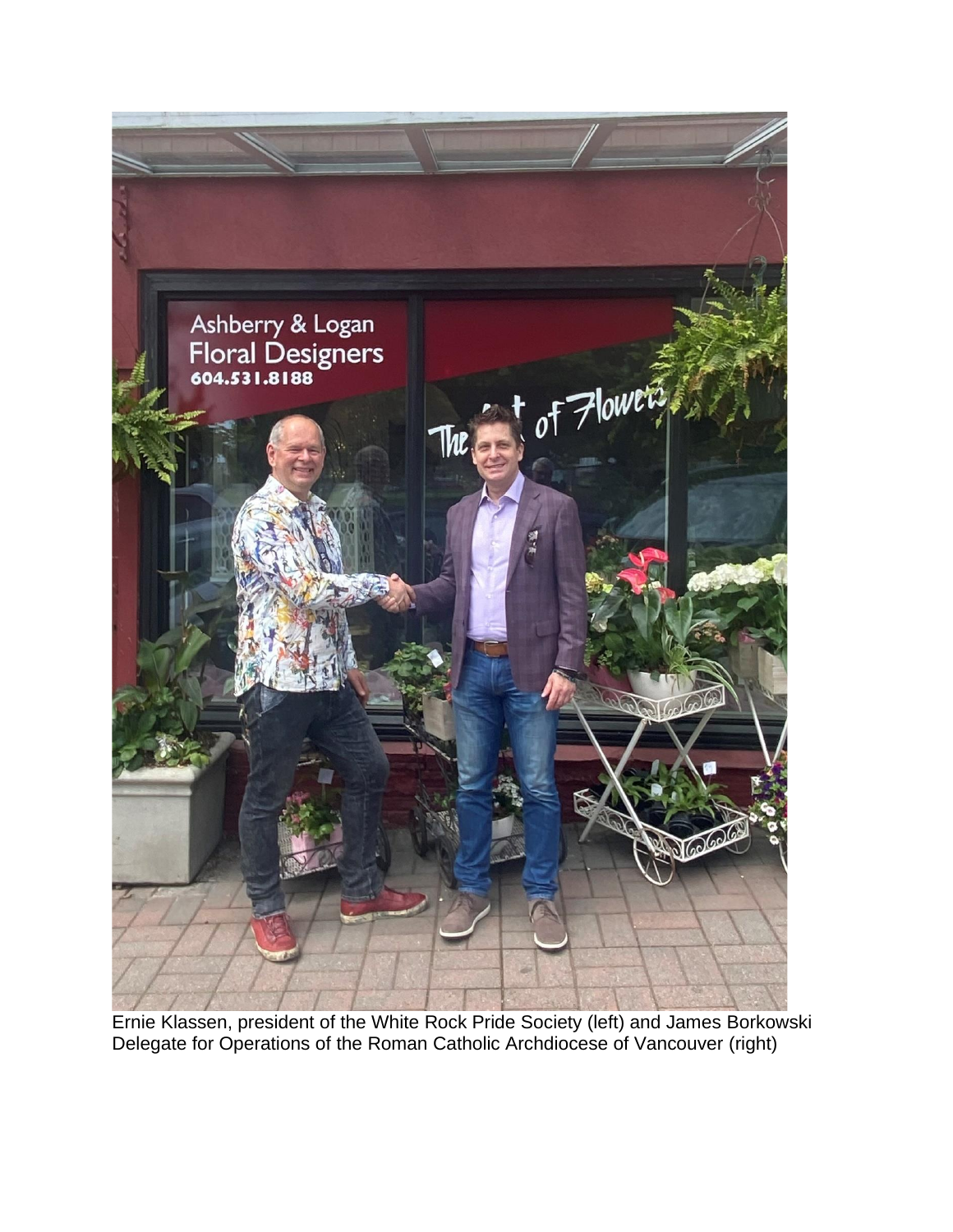## **Joint Statement of Commitment and Apology to the White Rock Pride Society and Members of the LGBTQ2+ Community, Issued on Behalf of the Roman Catholic Archdiocese of Vancouver and Star of the Sea Parish**

*This statement is issued jointly by the Roman Catholic Archdiocese of Vancouver (the "Archdiocese") and Star of the Sea Parish (the "Parish"). The Parish is a local parish of the Archdiocese located in the South Surrey-White Rock neighbourhood.* 

The Catholic Church's mission is to introduce people to God and help them to grow in their relationship with Jesus Christ. This call is to be lived out in faith, hope and love. Scripture tells us that the greatest of these is love, and Saint Thomas Aquinas defined love as "willing the good of another." People in the LGBTQ2+ community have been deeply hurt all too often by coldness, rejection, judgement, exclusion, and lack of loving support from members of the Catholic Church. For whenever this hurt has occurred, we sincerely apologize.

Homophobic and transphobic approaches to dialogue are hurtful and are often rooted in fear. Fear is opposed to love. We are sorry for those times when individuals in Catholic institutions acted out of fear, not out of love. We are sorry, too, whenever such actions of individuals led to people feeling rejected or isolated. Members of the LGBTQ2+ community have expressed feelings of anxiety, depression, hurt, rejection and even suicide because of this sense of rejection and isolation. This should never happen.

When Catholic teachings on moral issues arise that others may not accept, we commit to answering questions with patience, honesty and gentleness, free of arrogance or prejudice. When our communities interact, there is never any excuse for disrespectful encounters, poor listening, or lack of sensitivity to one another. We acknowledge that, in the past, not all interactions between members and representatives of the Catholic Church and the LGBTQ2+ community have been guided by the principles of respect, sensitivity and love. We apologize for this and are sincerely committed to improving our interactions going forward.

We desire to welcome everyone into dialogue as a child of God, for every person is equal in dignity and worth. We want to ensure that every time we engage with a member of the LGBTQ2+ community we will approach them, as Pope Francis says, "with closeness, compassion and tenderness." Our humanity unites us; and every person, regardless of their sexual orientation, deserves respect.

With these objectives at the forefront, the Archdiocese of Vancouver and Star of the Sea Parish make this joint Statement of Commitment and Apology to the White Rock Pride Society, acknowledging that we have not always lived up to our own ideals in our interactions with the LGBTQ2+ community. We acknowledge that these actions have resulted in increased divisiveness between our faith community and the LGBTQ2+ community, as well as with the individuals, including friends and family members, who support them. We further recognize that members of the LGBTQ2+ community have too often experienced rejection and judgment, and that we must therefore take positive